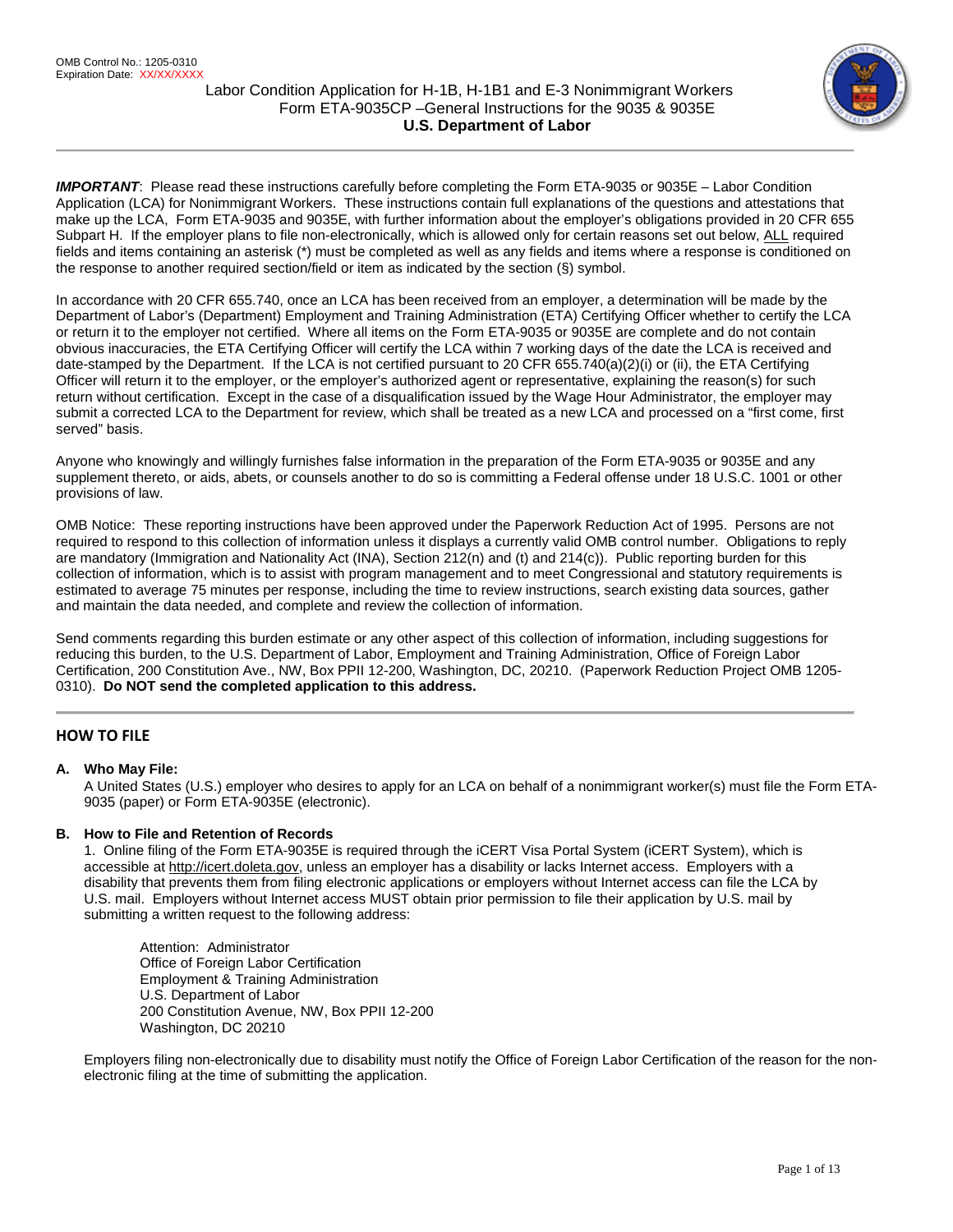

2. In accordance with 20 CFR part 655, Subpart H, either at the employer's principal place of business in the U.S. or at the place of employment, the employer must retain copies of the records required by Subpart H for a period of one (1) year beyond the last date on which any nonimmigrant worker is employed under the LCA or, if no nonimmigrant workers were employed under the LCA, one (1) year from the date the LCA expired or was withdrawn. Required payroll records for the nonimmigrant workers and other workers in the occupational classification, including the names and wage rates of such workers and the information on benefits offered, as required by 20 CFR 655.760(a)(6), shall be retained at the employer's principal place of business in the U.S. or at the place of employment for a period of three (3) years from the date(s) of the creation of the record(s), except that if an enforcement action is commenced, all payroll records shall be retained until the enforcement proceeding is completed through the procedures set forth in 20 CFR part 655, Subpart I. For a complete list of documents that must be retained and/or made available for public access, see 20 CFR 655.760.

# **Section A**

## **Employment -Based Nonimmigrant Visa Information**

1. Enter one of the following classification symbols to indicate the type of visa supported by this application: "**H-1B**," "**H-1B1 Chile**," "**H-1B1 Singapore**," or "**E-3 Australia**.**"** Select only one visa classification for all nonimmigrant workers employed pursuant to the LCA. When filing this application electronically, the iCERT System will provide a dropdown of the acceptable visa classification symbols.

The **H-1B** visa allows an employer to temporarily employ foreign professional workers in the U.S. on a nonimmigrant basis in a specialty occupation or as a fashion model of distinguished merit and ability. Under 20 CFR 655.715, a specialty occupation requires the theoretical and practical application of a body of specialized knowledge and a bachelor's degree or the equivalent in the specific specialty (e.g., sciences, medicine and health care, education, biotechnology, business specialties, etc.).

The **H-1B1-Chile** visa allows an employer to temporarily employ business professionals who are nationals of Chile under the Chile Free Trade Agreement.

The **H-1B1-Singapore** visa allows an employer to temporarily employ business professionals who are nationals of Singapore under the Singapore Free Trade Agreement.

The **E-3 Australia** visa allows an employer to temporarily employ business professionals who are nationals of Australia under Title V of the REAL ID Act of 2005 (Division B) in the Emergency Supplemental Appropriations Act for Defense, the Global War on Terror, and Tsunami Relief, 2005.

## **Section B Temporary Need Information**

1. Enter the title of the job opportunity for which the LCA is being sought. The employer's internal job title should be entered in this field.

**Note**: The job title must be the same for all nonimmigrant workers working on a single LCA. The employer may file additional LCAs as needed.

2. Enter the six-digit Standard Occupational Classification (SOC)/Occupational Network (O\*NET) code for the occupation, which most clearly describes the work to be performed. For example, the six-digit SOC code for a Computer Systems Analyst is 15-1121.

**Note:** More information on SOC codes can be found a[t http://www.bls.gov/soc/.](http://www.bls.gov/soc/)

3. Enter the occupational title associated with the SOC/O\*NET code. For example, the occupational title associated with SOC/O\*NET code 15-1121 is Computer Systems Analyst.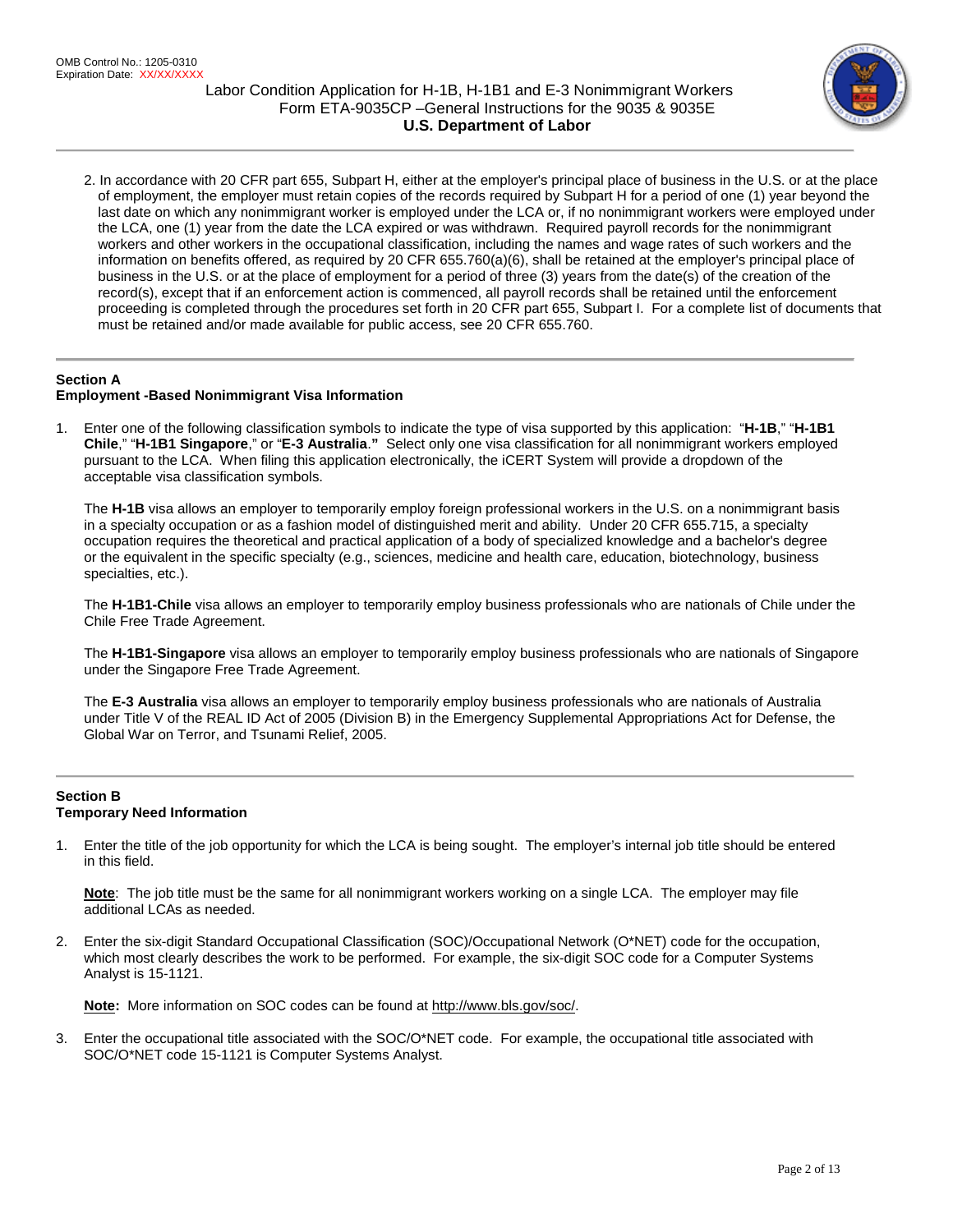

4. Indicate whether the position is full-time by marking "Yes" or "No." Although there is no regulatory definition for full-time employment for the H-1B, H-1B1, and E-3 programs, the Department generally considers 35 hours per week or more to be full-time.

**Note**: If the position is part-time (less than 35 hours per week), the foreign worker(s) supported by the LCA must not regularly work more than the number of hours indicated (which may be a range of hours) on the United States Citizenship and Immigration Services (USCIS) Form(s) I-129 filed for the nonimmigrant(s).

All foreign worker(s) under the LCA must be part-time if Item B.4 is marked "No"; all nonimmigrant worker(s) must be fulltime if Item B.4 is marked "Yes." If the employer has both full-time and part-time nonimmigrant worker(s), then separate LCAs must be filed.

- 5. Enter the beginning date of the nonimmigrant worker's (workers') period of employment. The beginning date of employment cannot be more than 6 months from the date the LCA is submitted to the Department for processing. The beginning date of employment also cannot be prior to the date the LCA is submitted for processing. Use a month/day/full year (MM/DD/YYYY) format.
- 6. Enter the end date for the nonimmigrant worker's (workers') period of employment. The end date of employment cannot be more than three (3) years after the start date for H-1B LCAs and initial H-1B1 LCAs. The end date employment for E-3 LCAs and H-1B1 extensions cannot be more than two (2) years after the start date. Use a month/day/full year (MM/DD/YYYY) format.
- 7. This collection item contains two parts.

**First,** enter the total unique number of worker positions being requested for certification. This total cannot be "0" (zero). For this total, count each worker once.

**Second**, use collection Items B.7(a) through (f) to enter the number of foreign workers in each applicable USCIS-defined category under which the employer plans to file various Form I-129s for the foreign workers. The total worker positions requested for certification must be less than or equal to the sum total of the numbers entered in collection Items (a) through (f). Every box MUST be filled and a single worker may fit into multiple boxes, as appropriate.

**Note**: If the employer does not plan to request nonimmigrant worker(s) in a particular category in Items (a) through (f), please enter "0" (zero), as appropriate. If an individual nonimmigrant worker fits into more than one category, indicate that in Items (a) through (f).

## **Section C Employer Information**

- 1. Enter the full legal name of the business, person, association, firm, corporation, or organization, i.e., the employer filing this application. The employer's full legal name is the exact name of the individual, corporation, LLC, partnership, or other organization that is reported to the Internal Revenue Service (IRS).
- 2. Enter the full trade name or "Doing Business As" (DBA) name, if applicable, of the business, person, association, firm, corporation, or organization, i.e., the employer filing this application.
- 3. Enter the street address of the employer's principal place of business.
- 4. If additional space is needed for the street address, use this line to complete the employer's street address.
- 5. Enter the city of the employer's principal place of business. If the city and country are the same, the name must still be entered in both fields.
- 6. Enter the State of the employer's principal place of business.
- 7. Enter the postal (zip) code of the employer's principal place of business.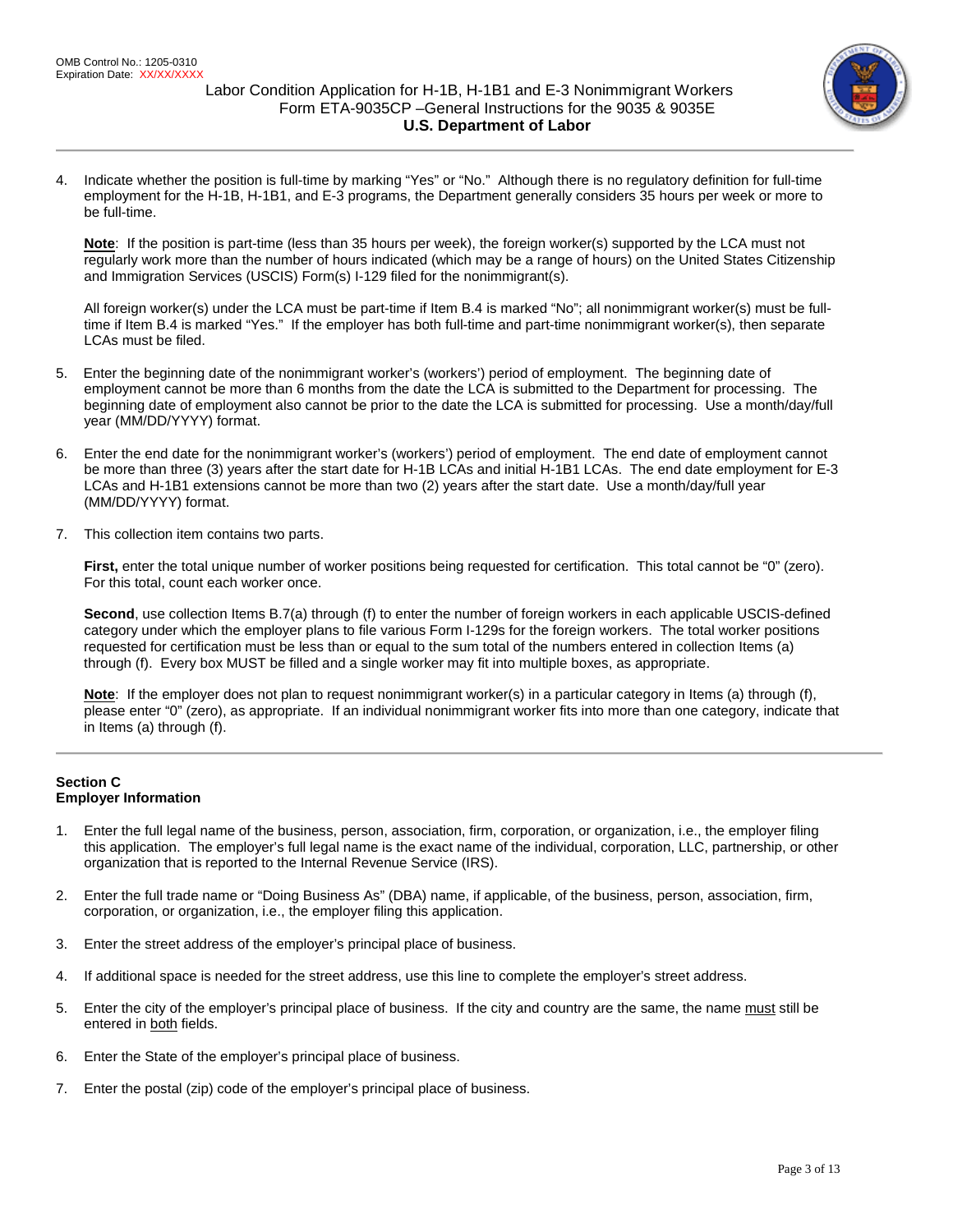

8. Enter the country of the employer's principal place of business. If the city and country are the same, the name must still be entered in both fields.

**Note:** This entry is for a country, not a county.

- 9. Enter the employer's province, if applicable.
- 10. Enter the area code and telephone number for the employer's principal place of business. Include country code, if applicable.
- 11. Enter the extension of the telephone number for the employer's principal place of business, if applicable.
- 12. Enter the nine-digit Federal Employer Identification Number (FEIN) as assigned by the IRS. **Do not enter a social security number.**

**Note:** All employers, including private households, MUST obtain an FEIN from the IRS before completing this application. Information on obtaining an FEIN can be found at [www.IRS.gov.](http://www.irs.gov/)

13. Enter the four to six-digit North American Industry Classification System (NAICS) code that best describes the employer's business, not the nonimmigrant worker's job. A listing of NAICS codes can be found at [http://www.census.gov/epcd/www/naics.html.](http://www.census.gov/epcd/www/naics.html)

## **Section D Employer Point of Contact Information**

An employer point of contact is an employee of the employer whose position authorizes the employee to provide information and supporting documentation concerning this LCA for nonimmigrant workers and to communicate with the Department on behalf of the employer. The employer point of contact should be the individual most familiar with the content of this application and circumstances of the nonimmigrant worker's (workers') employment.

**Note:**The employer point of contact information in this Section, specifically the name, telephone number, and email address, must be different from the attorney/agent information listed in Section E, unless the attorney is an employee of the employer.

- 1. Enter the last (family) name of the employer point of contact.
- 2. Enter the first (given) name of the employer point of contact.
- 3. Enter the middle name of the employer point of contact. In the absence of a middle name, enter N/A.
- 4. Enter the job title of the employer's point of contact.
- 5. Enter the business street address of the employer point of contact.
- 6. If additional space is needed for the street address, use this line to complete the street address.
- 7. Enter the city of the employer point of contact. If the city and country are the same, the name must still be entered in both fields.
- 8. Enter the state of the employer point of contact.
- 9. Enter the postal (zip) code of the employer point of contact.
- 10. Enter the country of the employer point of contact. If the city and country are the same, the name must still be entered in both fields.
- 11. Enter the province of the employer point of contact, if applicable.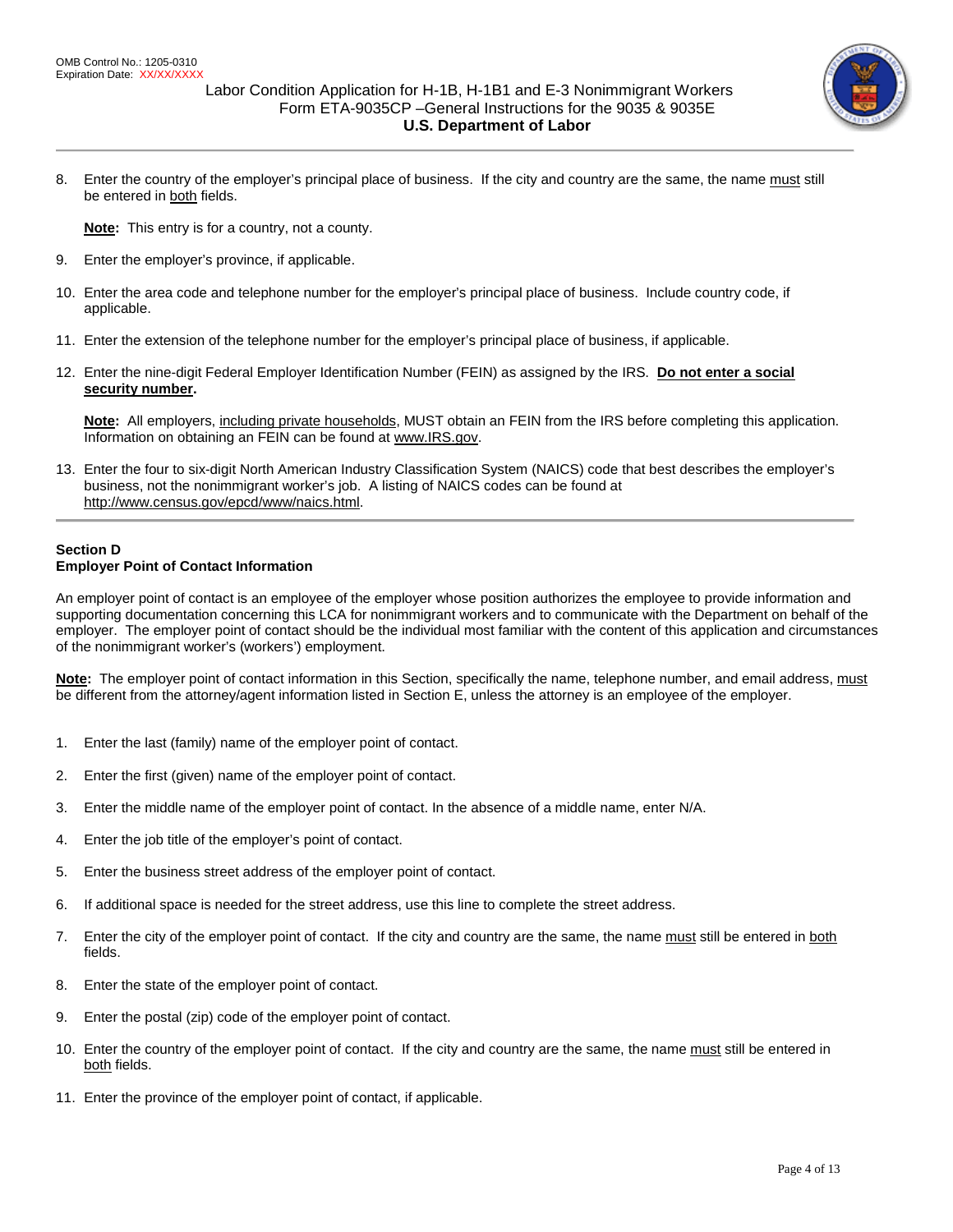

- 12. Enter the area code and business telephone number of the employer point of contact. Include country code, if applicable.
- 13. Enter the extension of the telephone number of the employer point of contact, if applicable.
- 14. Enter the business e-mail address of the employer point of contact. Use [a name@emailaddress.top-leveldomain](mailto:name@emailaddress.top-leveldomain) format.

### **Section E**

### **Attorney or Agent Information (if applicable)**

**Note: The information provided in this Section, specifically the name, telephone number, and e-mail address, must be different from the employer's point of contact information in Section D, unless the attorney is an employee of the employer. The employer authorizes the attorney or agent identified in this section to act on its behalf in connection with the filing of this application.**

- 1. Identify whether the employer is represented by an attorney or agent in the process of filing this application. Only mark one box. If "Yes" complete the remainder of Section E. If "No" in question 1, skip 2 through 19 and continue to Section F.
- 2. Enter the last (family) name of the attorney/agent.
- 3. Enter the first (given) name of the attorney/agent.
- 4. Enter the middle name of the attorney/agent, if a middle name exists.
- 5. Enter the street address of the attorney/agent.
- 6. If additional space is needed for the street address, use this line to complete the attorney/agent's street address.
- 7. Enter the city of the attorney/agent. If the city and country are the same, the name must still be entered in both fields.
- 8. Enter the state of the attorney/agent.
- 9. Enter the postal (zip) code of the attorney/agent.
- 10. Enter the country of the attorney/agent. If the city and country are the same, the name must still be entered in both fields.
- 11. Enter the province of the attorney/agent, if applicable.
- 12. Enter the area code and telephone number of the attorney/agent. Include country code, if applicable.
- 13. Enter the extension of the telephone number of the attorney/agent, if applicable.
- 14. Enter the business e-mail address of the attorney/agent. Use [a name@emailaddress.top-leveldomain](mailto:name@emailaddress.top-leveldomain) format.
- 15. Enter the attorney/agent's law firm or business name.
- 16. Enter the attorney/agent's law firm or business nine-digit FEIN as assigned by the IRS. **Do not enter a social security number.**
- 17. Enter the attorney's State Bar number. If the attorney is licensed in more than one State, enter only one State Bar number. If the attorney is licensed in a state which does not issue State Bar numbers, enter "N/A".

**Note:** The answers to questions 18 and 19 below should correspond to the same state for which a Bar number was provided in question 17, if any.

- 18. Enter the State of the highest court where the attorney is in good standing.
- 19. Enter the name of the highest State court where attorney is in good standing.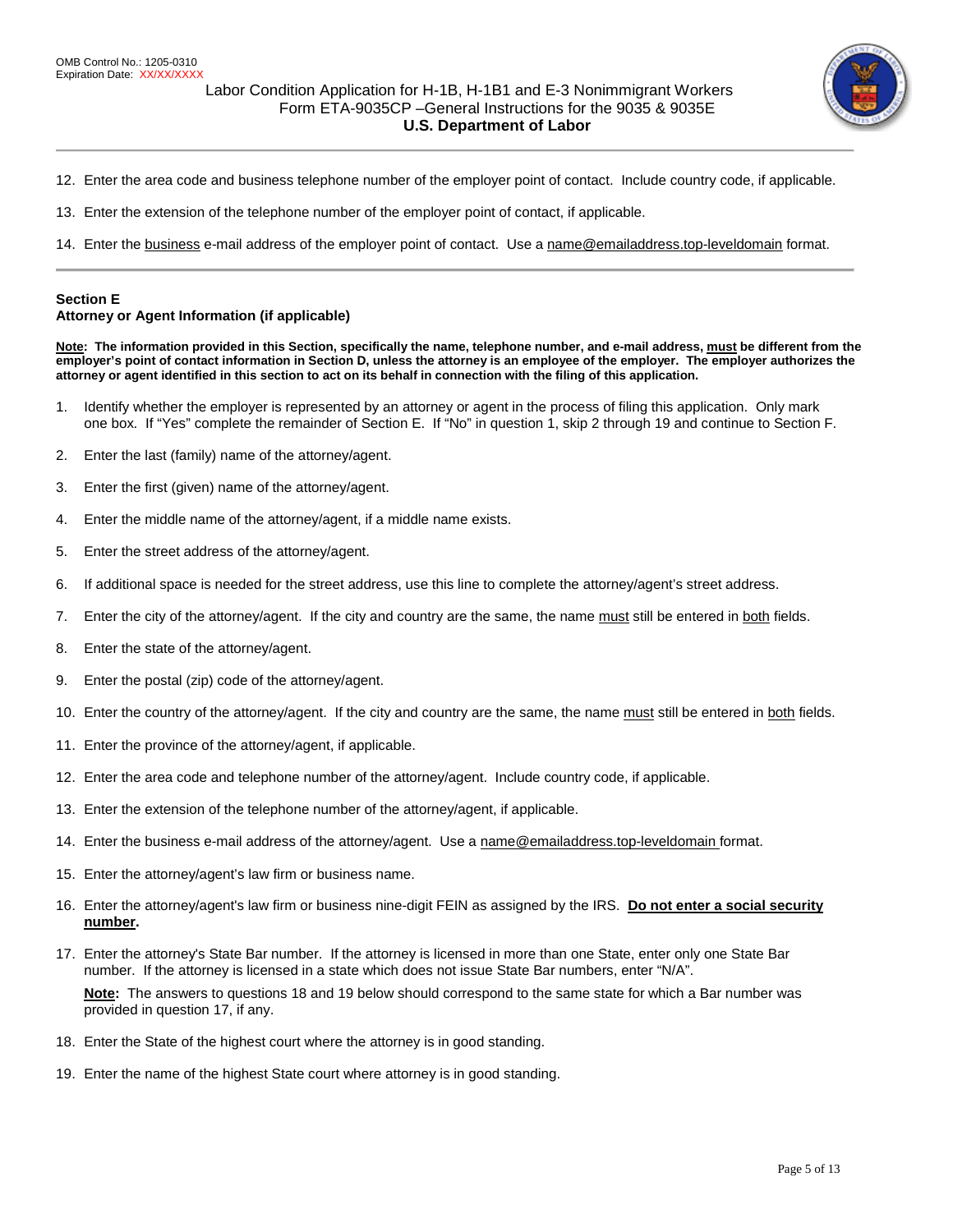

## **Section F Employment and Wage Information**

**Note:** In accordance with 20 CFR 655.730(c)(4), the employer must specify, among other requirements, the gross wage rate to be paid to each nonimmigrant, the prevailing wage for the occupation in the area of intended employment and the specific source relied upon to determine the prevailing wage, and the intended place(s) of employment. The employer must define the intended place(s) of employment with as much geographic specificity as possible. Each place of employment listed below must be the worksite or physical location where the work will actually be performed and cannot be a P.O. Box.

In accordance with 20 CFR 655.730(c)(5), the employer must identify all intended places of employment on the LCA, including intended places of employment which qualify as short-term placements under 20 CFR 655.735. A *place of employment* means the worksite or physical location where the work actually is performed by the H-1B, H-1B1, or E-3 nonimmigrant. See 20 CFR 655.715. A worksite location must be identified as an "intended place of employment" if the employer knows at the time of filing the LCA that it will place workers at the worksite, or should reasonably expect that it will place workers at the worksite based on: (1) an existing contract with a secondary employer or client, (2) past business experience, or (3) future business plans. The Department's electronic filing system will accept up to ten (10) physical locations with wage information and additional LCAs must be filed for any additional intended places of employment. If the employer is filing non-electronically and the employer intends that the work will be performed in more than one location, an attachment must be submitted in order to complete this section.If the employer has more than ten (10) intended places of employment at the time of filing this application, the employer must file as many additional Form ETA-9035 forms as are necessary to sufficiently list all intended places of employment.

# *a. Place of Employment Information 1*

See the definition of "place of employment" in 20 CFR 655.715.

- 1. From the overall total worker positions entered in Item B.7, enter the estimated number of workers that will perform work at this place of employment.
- 2. For this intended place of employment, indicate whether the employer is placing the nonimmigrant worker(s) with a secondary entity. A secondary entity is another entity at which or with which LCA workers will be placed during the period of certification.
- 3. If "Yes" to Item F.2, provide the legal business name of the secondary entity (e.g., another entity) at which or with which the nonimmigrant worker(s) will be placed.

**Note:** The entry must include the legal business name of the secondary entity. Any trade name or DBA name should also be entered, as space permits.

- 4. Enter the street address of the intended place of employment.
- 5. If additional space is needed for the street address, use this line.
- 6. Enter the city of the intended place of employment.
- 7. Enter the county of the intended place of employment. If there is no county designation or it is not known, please enter "N/A". Note: In the absence of a county, enter the appropriate parish or borough in this field. Do not enter a country in this field.
- 8. Enter the State/district/territory of intended employment.
- 9. Enter the postal (zip) code of the intended place of employment.

# **Wage Rate**

10. Enter the wage to be paid to the nonimmigrant worker(s). If the wage offer is expressed as a range, enter the bottom of the wage range to be paid.

Enter the top of the wage range to be paid to the nonimmigrant worker(s) in the section indicating "To" (required only for employers paying a wage range).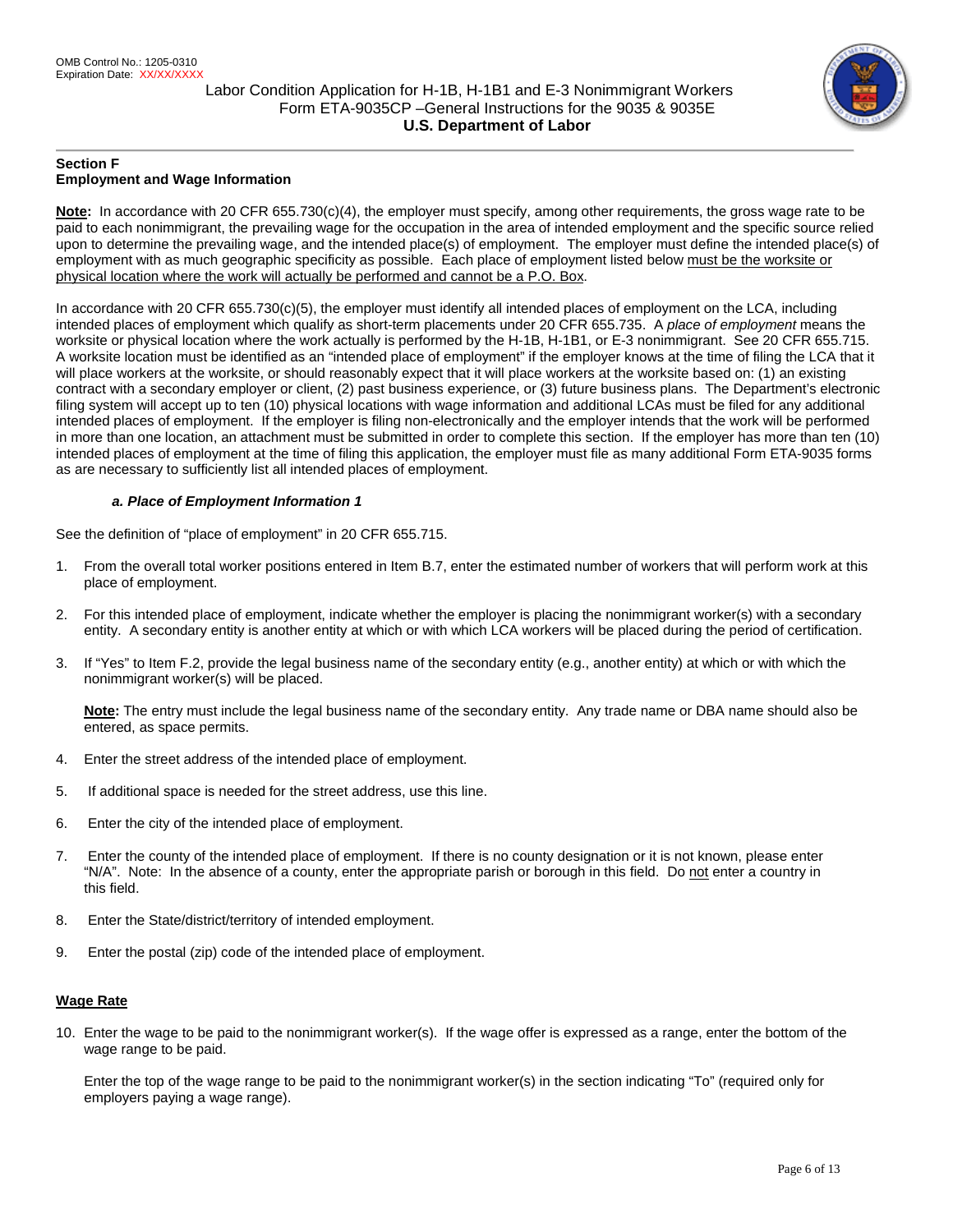

10a. Indicate whether the rate of pay unit is per hour, week, bi-week (every two weeks), month, or year.

## **Prevailing Wage**

11. Enter the prevailing wage for the job opportunity.

11a**.** Indicate whether prevailing wage unit is per hour, week, bi-week (every two weeks), month, or year.

### **Prevailing Wage Source**

### *NPWC PWD*

**For the prevailing wage source, if the employer is using a Prevailing Wage Determination (PWD) obtained from the Department of Labor's National Prevailing Wage Center (NPWC) for this LCA, provide the PWD tracking number in Item12a. Enter the tracking number in the following format using the appropriate numerical digits from the issued**  PWD: P-xxx-xxxxx-xxxxxx.

12a. Enter the NPWC PWD tracking number.

### *An Occupational Employment Statistics (OES) Prevailing Wage*

**For the prevailing wage source, if the employer is using a Bureau of Labor Statistics OES wage obtained from the iCERT System a[t http://icert.doleta.gov](http://icert.doleta.gov/) or the Foreign Labor Certification Online Data Center at www.flcdatacenter.com for this LCA, complete Items 13a and 13b.** 

13a. Enter OES wage level for the OES prevailing wage.

13b. Enter the year of the OES prevailing wage.

Example (For Instructional Purposes Only):

| 13. | A PW obtained independently from the Occupational Employment Statistics (OES) Program |  |               |                   |       |                  |
|-----|---------------------------------------------------------------------------------------|--|---------------|-------------------|-------|------------------|
|     | a. Wage Level §                                                                       |  |               |                   |       | b. Source Year § |
|     |                                                                                       |  | $\Box$ $\Box$ | $\blacksquare$ IV | ∟ N/A | 2017             |

#### *Another Legitimate Source (Other than OES) or an Independent Authoritative Source*

For the prevailing wage source entry in this section, if the employer has a Collective Bargaining Agreement (CBA), Davis Bacon Act (DBA) wage, or McNamara O'Hara Service Contract Act (SCA) wage for this LCA, complete Items 14a and 14b.

For the prevailing wage source entry in this section, if the employer has another legitimate source or an independent authoritative source survey for this LCA, complete Item 14a by selecting "Other/ PW Survey" and complete Items14b, 14c, and 14d. In accordance with 20 CFR 655.731(a)(2)(ii)(C), another legitimate source is a source which: (1) Reflects the weighted average wage paid to workers similarly employed in the area of intended employment; (2) Reflects the median wage of workers similarly employed in the area of intended employment if the survey provides such a median and does not provide a weighted average wage of workers similarly employed in the area of intended employment; (3) Is based on the most recent and accurate information available; and (4) Is reasonable and consistent with recognized standards and principles in producing a prevailing wage.

In accordance with 20 CFR 655.715, an independent *authoritative source survey* means a survey of wages conducted by an independent authoritative source and published in a book, newspaper, periodical, loose-leaf service, newsletter, or other similar medium, within the 24-month period immediately preceding the filing of the employer's application. Such survey shall: (1) Reflect the average wage paid to workers similarly employed in the area of intended employment; (2) Be based upon recently collected data—e.g., within the 24-month period immediately preceding the date of publication of the survey; and (3) Represent the latest published prevailing wage finding by the authoritative source for the occupation in the area of intended employment. An independent authoritative source means a professional, business, trade, educational or governmental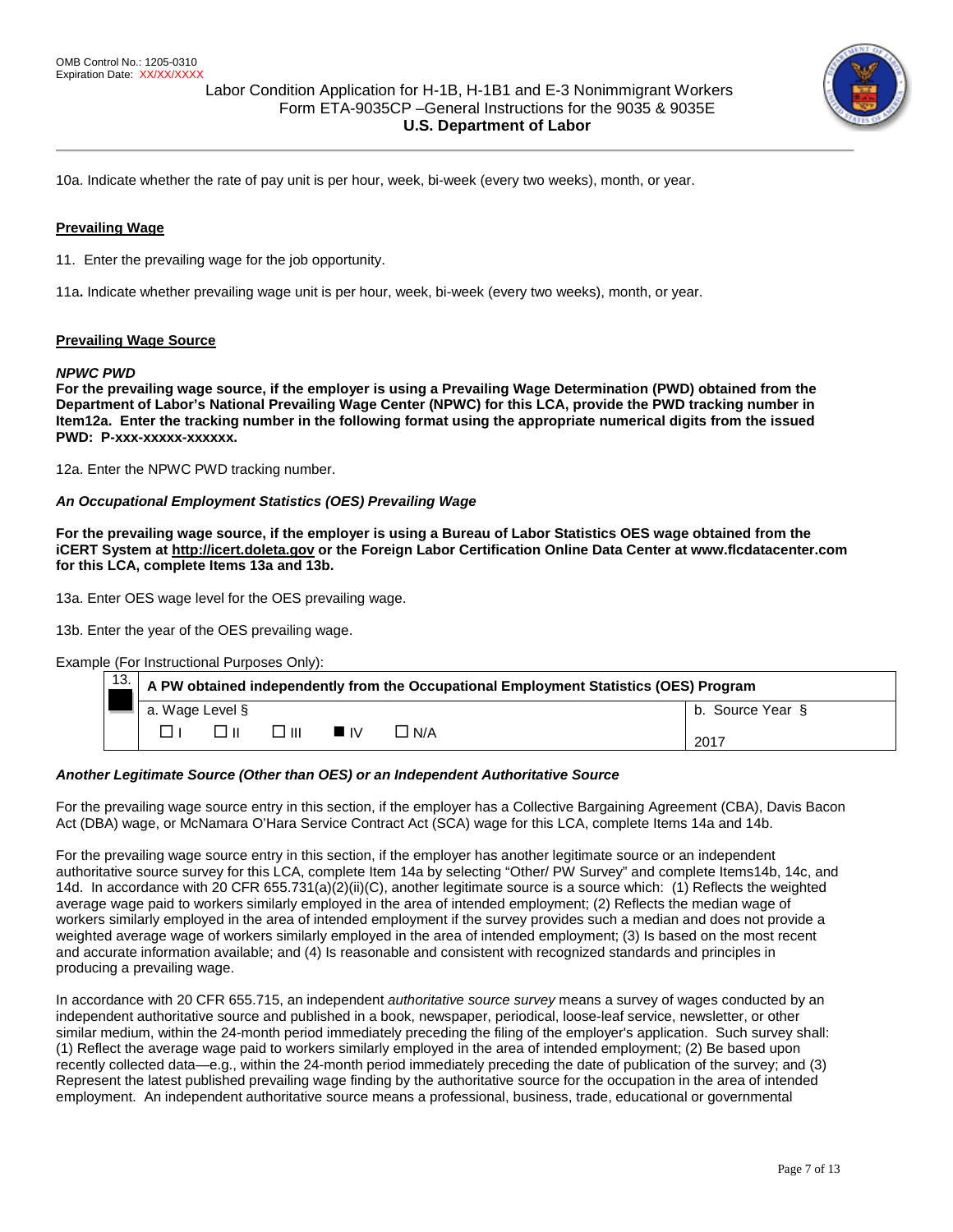

association, organization, or other similar entity, not owned or controlled by the employer, which has recognized expertise in an occupational field.

14a. Indicate the prevailing wage source type.

14b. Enter the year of the prevailing wage source. For unpublished surveys issued to or produced for the employer, enter the year.

14c. For a prevailing wage survey, enter the survey producer or publisher (e.g., survey company name).

14d. For a prevailing wage survey, enter the title or source of the prevailing wage survey (e.g., name of the survey instrument).

| 14 | A PW obtained using another legitimate source (other than OES) or an independent authoritative source    |                  |  |  |  |  |
|----|----------------------------------------------------------------------------------------------------------|------------------|--|--|--|--|
|    | a. Source Type (check one): §                                                                            | b. Source Year § |  |  |  |  |
|    | $\Box$ DBA<br>$\Box$ CBA<br>$\square$ SCA<br>Other PW Survey                                             |                  |  |  |  |  |
|    |                                                                                                          | 2017             |  |  |  |  |
|    | c. If responded "Other/PW Survey" in question 14.a, enter the name of the survey producer or publisher § |                  |  |  |  |  |
|    | <b>XYZ Survey Publisher</b>                                                                              |                  |  |  |  |  |
|    | d. If responded "Other PW Survey" in question 14.a, enter the title or source of the PW survey §         |                  |  |  |  |  |
|    | Survey of Computer Systems Analysts                                                                      |                  |  |  |  |  |

## **Section G Employer Labor Condition Statements**

**The employer must read and agree to statements (1) through (4) below and demonstrate that agreement by marking "Yes" to Item 1 in Section G of the Form ETA-9035/9035E and by signing the application. The employer agrees to develop and maintain documentation supporting labor condition statements (1) through (4) as specified in 20 CFR 655.731 through 655.734, and to make this documentation available to Department of Labor officials upon request. The employer is required to make available for public examination a copy of the LCA and necessary supporting documentation as specified in 20 CFR 655.760 within one (1) working day after the date on which the application has been filed with the Department of Labor. This documentation must be retained for public examination at the place of employment or the employer's principal place of business as specified in Section I of this form.**

- (1) **Wages:** The employer attests that H-1B, H-1B1, or E-3 nonimmigrant workers will be paid wages which are at least the higher of the actual wage level paid by the employer to all other individuals with similar experience and qualifications for the specific employment in question or the prevailing wage level for occupational classification in the area of intended employment. By marking "Yes" to Item 1 of Section G, the employer also attests that it will pay these nonimmigrant workers the required wage for time in nonproductive status due to a decision of the employer or due to the nonimmigrant worker's lack of a permit or license. The employer further attests that these nonimmigrant workers will be offered benefits and eligibility for benefits on the same basis, and in accordance with the same criteria, as offered to U.S. workers. The employer shall not make deductions to recoup a business expense(s) of the employer, including attorney fees and other costs connected to the performance of H-1B, H-1B1, or E-3 program functions, which are required to be performed by the employer. This includes expenses related to the preparation and filing of this LCA and related visa petition information. See 20 CFR 655.731.
- (2) **Working Conditions:** The employer attests that the employment of H-1B, H-1B1 or E-3 nonimmigrant workers in the named occupation will not adversely affect the working conditions of similarly employed U.S. workers. The employer further attests that nonimmigrant workers will be afforded working conditions on the same basis, and in accordance with the same criteria, as offered to U.S. workers. See 20 CFR 655.732.
- (3) **Strike, Lockout, or Work Stoppage:** The employer attests that on the date the application is signed and submitted, there is not a strike, lockout, or work stoppage in the course of a labor dispute in the occupational classification in the area of intended employment and that, if such a strike, lockout, or work stoppage occurs after the application is submitted, the employer will notify the Employment & Training Administration (ETA) within three (3) days of such occurrence; in that event, the application will not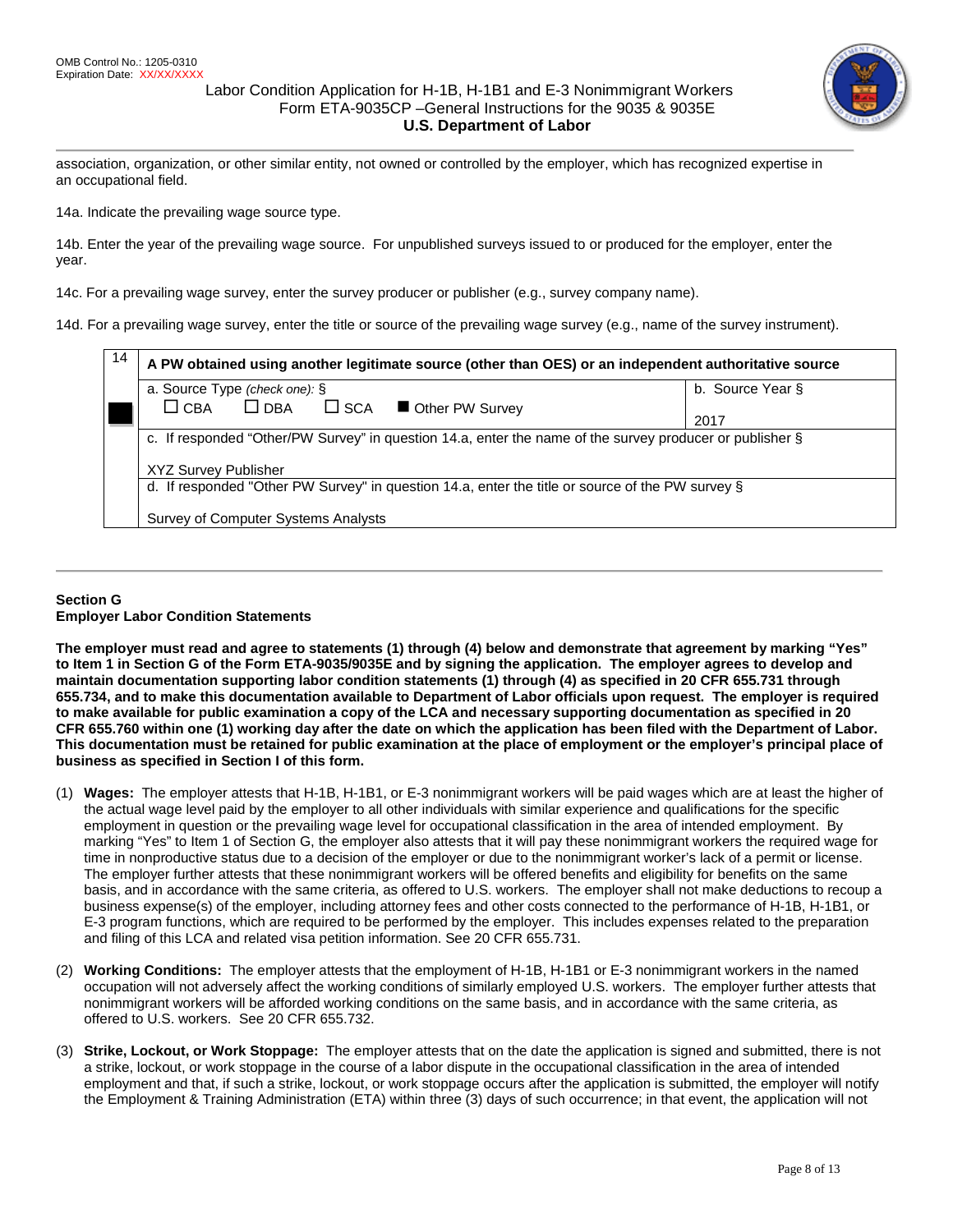

be used in support of a petition filing with the USCIS for H-1B, H-1B1, or E-3 nonimmigrant workers to work in the same occupation at the place of the employment until ETA determines the strike lockout or work stoppage has ceased. See 20 CFR 655.733.

(4) **Notice:** The employer attests that notice of the LCA filing was provided no more than 30 days before filing of this LCA or will be provided on the day this LCA is filed to workers employed in the occupational classification. Notice of the application shall be provided to workers through the bargaining representative, or where there is no such bargaining representative, notice of the filing shall be provided either through physical posting in conspicuous locations where H-1B, H-1B1, or E-3 nonimmigrant workers will be employed, or through electronic notification to employees in the occupational classification for which nonimmigrant workers are sought. Notice shall be provided no more than 30 days before the date the LCA is filed and no later than the day the LCA is filed and remain posted for 10 days, except that if employees are provided individual, direct notice by e-mail, notification need only be given once. Notice documentation shall be maintained in the employer's records. Notice shall be made in accordance with the requirements of 20 CFR 655.734 and contain the following statement: "Complaints alleging misrepresentation of material facts in the labor condition application and/or failure to comply with the terms of the labor condition application may be filed with any office of the Wage and Hour Division of the United States Department of Labor." The WH-4 complaint form and a listing of Wage and Hour Division offices can be obtained at [www.dol.gov/whd.](http://www.dol.gov/whd) In addition, if the employer is an H-1B dependent employer or a willful violator, and the LCA is not being used only for exempt H-1B nonimmigrant workers, the notice shall be made in accordance with the requirements of 20 CFR 655.734 and shall contain the following statement: "Complaints alleging failure to offer employment to an equally or better qualified U.S. applicant or an employer's misrepresentation regarding such offers of employment may be filed with U.S. Department of Justice, Civil Rights Division, Immigrant and Employee Rights Section, 950 Pennsylvania Avenue, NW # IER, NYA 9000, Washington, DC, 20530, Telephone: 1(800) 255-8155 (employers); 1(800) 255-7688 (employees); Internet address: [http://www.justice.gov](http://www.justice.gov/) ." See 20 CFR 655.734 and 655.760.

The employer further attests that each nonimmigrant worker employed pursuant to the application will be provided with a copy (or original, as appropriate) of the certified Form ETA-9035E, or Form ETA-9035 (if applicable). As stated above for H-1B, H-1B1, or E-3 nonimmigrant workers, the employer must provide the certified LCA to the nonimmigrant worker, who must follow the H-1B, H-1B1, or E-3 procedures of USCIS and the Department of State. The notification shall be provided no later than the date the nonimmigrant reports to work at the place of employment. See 20 CFR 655.734.

1. Indicate whether the employer has read and agrees to the labor condition statements (1) through (4) above, regarding wages, working conditions, strike, lockout or work stoppage, and notice. The employer must agree to all four labor condition statements listed as (1) to (4). **Please note that marking "Yes" indicates that the employer has read and agrees to the above-listed labor condition statements.**

# **Section H**

# **Additional Employer Labor Condition Statements – This section is to be completed by H-1B Employers ONLY**

All H-1B employers are required to complete Section H in order for an LCA to be processed. See 20 CFR 655.736 for more detailed guidance as to what constitutes an "H-1B dependent employer" or a "willful violator."

# **a. Subsection 1**

**Note:** The determination of whether an employer is H-1B dependent is based on the ratio between the employer's total workforce employed in the U.S., as measured according to full-time equivalent employees, and the employer's H-1B nonimmigrant employees including both full-time and part-time H-1B employees. See 20 CFR 655.736. The following table can be used to determine whether the employer is an H-1B dependent employer:

| TOTAL WORKFORCE EMPLOYED IN THE U.S.<br>(FULL-TIME EQUIVALENT EMPLOYEES) | <b>TOTAL H-1B NONIMMIGRANT</b><br><b>EMPLOYEES</b>                    |
|--------------------------------------------------------------------------|-----------------------------------------------------------------------|
| 1 to 25                                                                  | 8 or more                                                             |
| 26 to 50                                                                 | 13 or more                                                            |
| 51 or more                                                               | 15% or more of the employer's total<br>workforce employed in the U.S. |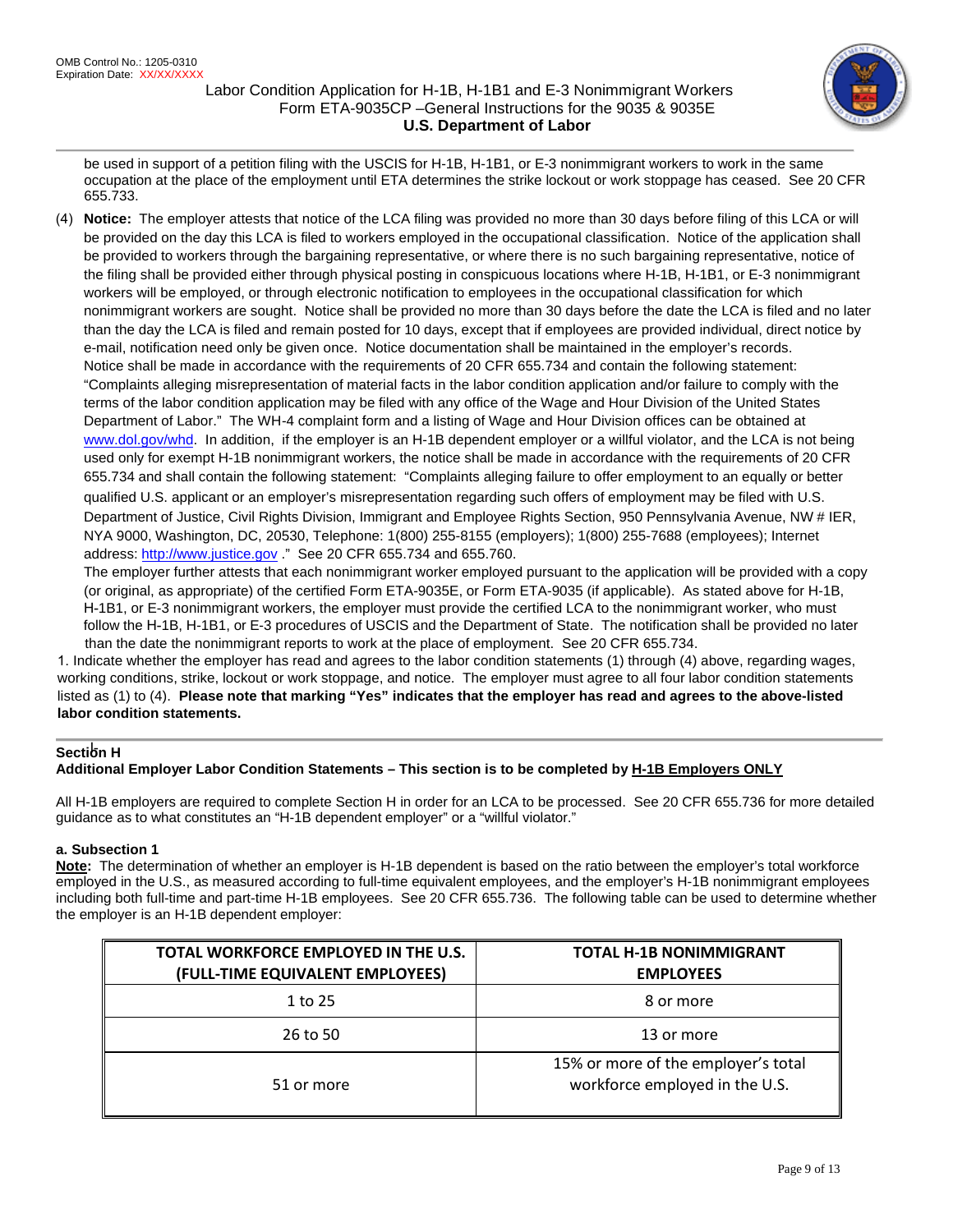

1. Indicate whether the employer is H-1B dependent at the time of filing. The employer is H-1B dependent if the number of H-1B nonimmigrant workers employed by the employer as a proportion of the total number of full-time equivalent employees employed in the United States matches the chart above.

**If an employer marks "No" and is or becomes H-1B dependent, the submitted LCA must not be used in support of a new petition or extension of a petition for an H-1B nonimmigrant worker. By marking "No," the employer also acknowledges that if it uses this application to support a new petition or extension of a petition despite its invalidity, it is required to comply with the Additional Employer Labor Condition Statements in Subsection 2 of Section H.**

2. Indicate whether the employer is a willful violator at the time of filing. The employer is a willful violator if the employer has been found during the five (5) years preceding the date of the application (and after October 20, 1998) to have committed a willful violation or a misrepresentation of a material fact.

**If an employer marks "No" and is found, prior to the date of filing, to have committed a willful violation or a misrepresentation, the submitted LCA must not be used in support of a new petition or extension of a petition for an H-1B nonimmigrant worker. By marking "No," the employer also acknowledges that if it uses this application to support a new petition or extension of a petition despite its invalidity, it is required to comply with the Additional Employer Labor Condition Statements in Subsection 2 of Section H.**

- 3. If Yes to Item H.1 and/or Item H.2, indicate whether the employer intends to use this application ONLY to support H-1B petitions or extensions of status for H-1B nonimmigrant workers who are exempt, i.e., receive wages at a rate equal to at least \$60,000 per year, or have attained a Master's degree (or equivalent or higher degree) in a specialty related to the employment. The employer also agrees to maintain documentation required by 20 CFR 655.737. **If an employer marks "Yes," the employer acknowledges that if it uses this application in support of a petition or extension of a petition of an H-1B nonimmigrant who is not exempt, it is required to comply with the Additional Employer Labor Condition Statements in Subsection 2 of Section H with respect to all H-1B nonimmigrant workers supported by this application.**
- 4. If the employer responded "Yes" to an exemption in Item H.3, indicate the basis (or bases) of the exemption. Check a box for either \$60,000 or higher annual wage, or Master's Degree or higher in related specialty, or the box for "Both" if both exemptions are applicable. All workers subject to the LCA must meet the exemption(s) claimed.
- 5. If the employer marked "Master's Degree or higher in related specialty" in Item H.4, indicate by marking "Yes or No" whether the employer has completed and attached Appendix A to this LCA. Instructions for completing Appendix A can be found at the end of this document.

If the employer is seeking an exemption solely based on the H-1B nonimmigrant worker(s) receiving wages at an annual rate equal to at least \$60,000 or higher, then mark "N/A".

# **b. Subsection 2**

All employers that are (1) H-1B dependent (as defined above) and/or (2) have been found to have committed a willful violation or a misrepresentation of a material fact during the five (5) year period preceding the date of this application, **must read and agree to statements (A) through (C) and demonstrate that agreement by marking "Yes" in Subsection 2 of Section H of this application**. The employer agrees to develop and maintain documentation supporting labor condition statements (A) through (C) as specified in 20 CFR 655.738 and 655.739, and to make this document available to Department officials upon request. The employer is required to make available for public examination a copy of the LCA and necessary supporting documentation as specified in 20 CFR 655.760 within one (1) working day after the date on which the application has been filed with the Department. This documentation must be retained for public examination at the place of employment in the U.S. and/or the employer's principal place of business in the U.S. as specified in Section I of this form. The employer agrees:

**A. Displacement:** The employer will not displace any similarly employed U.S. worker in an essentially equivalent job in its own workforce within the period beginning 90 days before and ending 90 days after the date of filing a petition for an H-1B nonimmigrant worker supported by this application.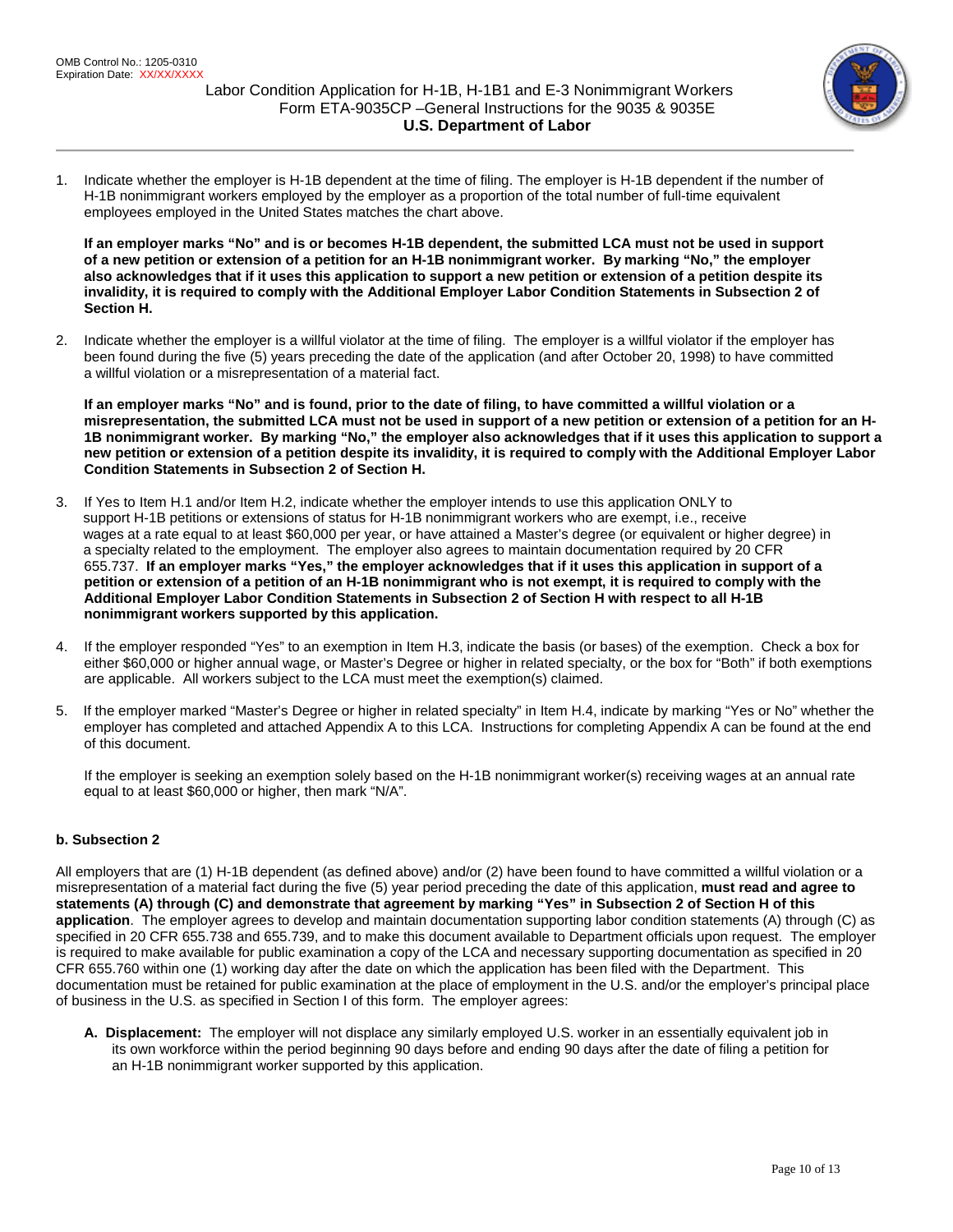

**B. Secondary Displacement:** The employer will not place any H-1B nonimmigrant worker employed pursuant to this application at another employer's worksite where there are indicia of an employment relationship between the nonimmigrant(s) and that other/secondary employer UNLESS the employer applicant first makes an inquiry as to whether the other employer has displaced or intends to displace a similarly employed U.S. worker in an essentially equivalent job within the period beginning 90 days before and ending 90 days after the placement, and the employer applicant has no contrary knowledge.

**If the other employer displaces a similarly employed U.S. worker during such period, the displacement will constitute a failure to comply with the terms of the LCA and the employer applicant may be subject to civil money penalties and debarment. See 20 CFR 655.738.**

**C. Recruitment and Hiring:** Prior to filing any petition for an H-1B nonimmigrant worker pursuant to this application, the employer took or will take good faith steps meeting industry-wide standards to recruit U.S. workers for the job for which the nonimmigrant is sought, offering compensation at least as great as required to be offered to the H-1B nonimmigrant. The employer will (has) offer(ed) the job to any U.S. worker who (has) applied and is equally or better qualified than the H-1B nonimmigrant worker.

**Under the Immigration and Nationality Act (INA) Section 212 (n)(1)(G)(ii), 8 U.S.C. 1182, the "recruitment and hiring" labor condition statement does not apply to the employment of an H-1B nonimmigrant worker who is a "priority worker" (defined as a person with extraordinary ability, or outstanding professors or researchers, or certain multinational executives or managers) within the meaning of Section 203 (b)(1)(A), (B), or (C) of the INA, 8 U.S.C. 1153**.

6. Indicate whether the employer has read and agrees to the additional employer labor conditions statements in Subsection 2(A) through (C). The employer must agree to all three labor condition statements of Section H, subsection 2. Answer this question only if the employer marked "Yes" to either or both questions in Item H.1 or Item H.2 (indicating that the employer is either an H-1B dependent employer or a willful violator, or both) and, also, the employer marked "No" to the question in Item H.3 ("No" to exempt H-1B nonimmigrant workers).

# **Section I Public Disclosure Information**

1. Indicate whether the employer's required public disclosure information will be located at the employer's principal place of business in the U.S. AND/**OR** the place of employment in the U.S. The employer may select more than one box.

If the employer elects to store the public access file electronically, the employer must make the file available and accessible for government or public inspection upon request, at the particular location(s) provided in Section I of the Form ETA-9035/9035E.

## **Section J Notice of Obligations**

**Note:** If the employer is submitting this form non-electronically, the employer must sign and date the application prior to submission. If submitting this form electronically, the employer must sign and date the application immediately upon receipt of the certified application and before submission to USCIS.

Items J. (A) through (C). Read this Section.

- 1. Enter the last (family) name of the person with authority to sign as the employer.
- 2. Enter the first (given) name of the person with authority to sign as the employer.
- 3. Enter the middle name of the person with authority to sign as the employer, if applicable.
- 4. Enter the job title of the person with authority to sign as the employer.
- 5. The person with authority to sign as the employer must sign the application. **Read the entire application and verify all contained information prior to signing.**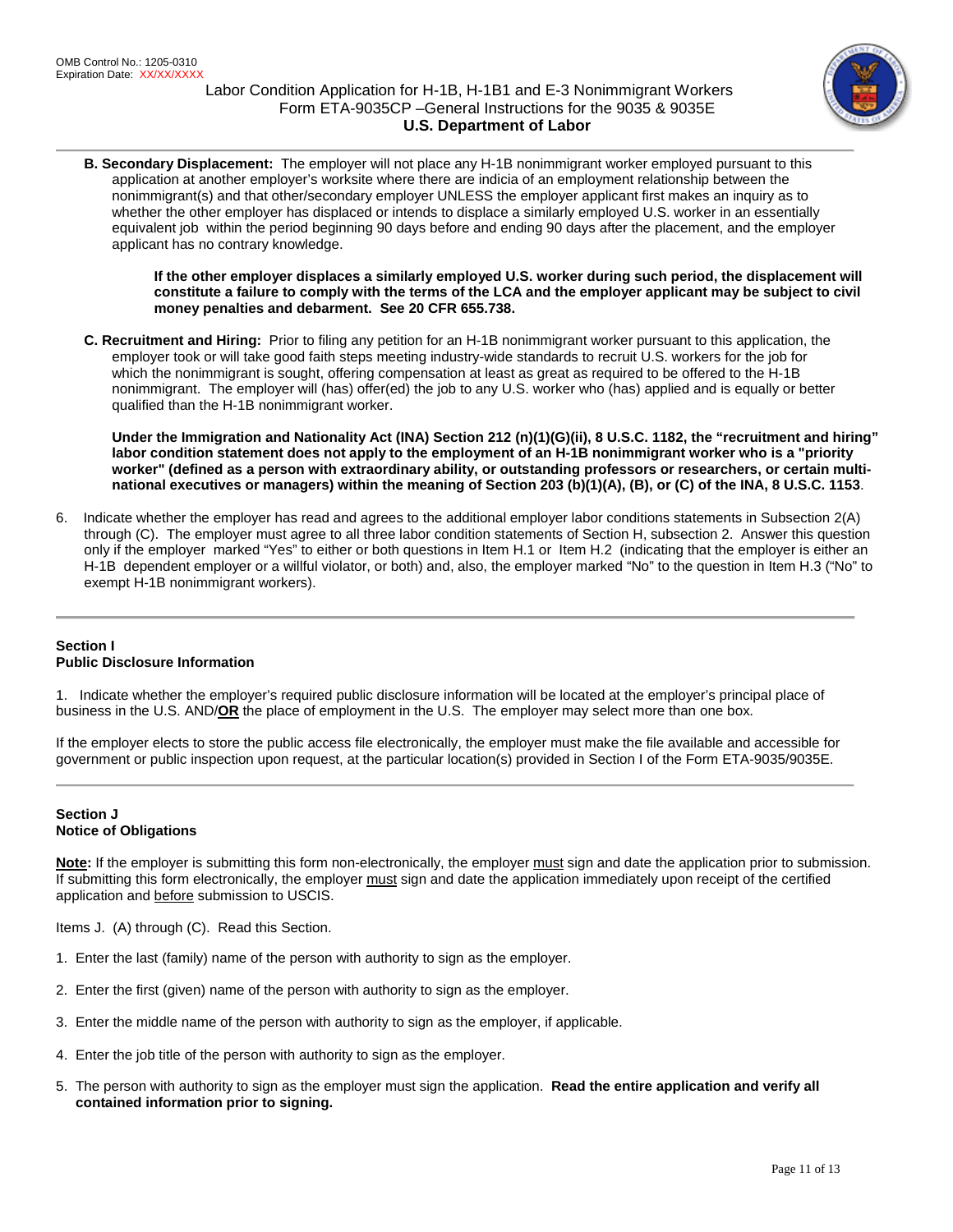

## **For paper filings, the application should be signed prior to submission to the Department. For electronic submissions, the employer will sign and date the LCA after receiving certification from the Department.**

6. The person with authority to sign as the employer must date the application. Use a month/day/full year (MM/DD/YYYY) format.

## **Section K LCA Preparer**

**This section must be completed if the preparer** of this LCA is a person other than the one identified in either Section D (employer point of contact) or E (attorney or agent) of this application. For example, an employee of the attorney (e.g., paralegal) would complete the LCA preparer section. If the employer or attorney/agent contact listed in section D or section E was the person preparing and submitting the LCA, then this section will be left blank.

- 1. Enter the last (family) name of the person preparing this LCA by or on behalf of the employer.
- 2. Enter the first (given) name of the person preparing this LCA by or on behalf of the employer.
- 3. Enter the middle name of the person preparing this LCA by or on behalf of the employer, if a middle name exists.
- 4. Enter the Firm/Business name of the person preparing this LCA by or on behalf of the employer.
- 5. Enter the e-mail address of the person preparing this LCA by or on behalf of the employer. The entry must be in the format [name@emailaddress.top-level](mailto:name@emailaddress.top-level) domain.

## **Section L U.S. Government Agency User ONLY**

Read this section. No entries required.

## **Section M Signature Notification and Complaints**

Read this section. No entries required.

### **Section N OMB** *Paperwork Reduction Act (1205-0***310)**  Read this section. No entries required.

## **Form ETA-9035/9035E Appendix A H.5. Attainment of Educational Degree for "Exempt" H-1B Nonimmigrants**

## **H-1B Dependent Employers or Willful Violator Employers ONLY - For Master's or Higher Degree Exemptions ONLY**

For the LCA that you are filing, all workers subject to the LCA must meet the same exemption(s) claimed in Section H.

You must complete and attach Appendix A with documentation for any H-1B nonimmigrant worker subject to the application if the statutory exemption for that worker:

• Will be based **only** on the Master's or higher degree exemption.

Do NOT complete and attach Appendix A with documentation for an H-1B nonimmigrant worker subject to the application if the statutory exemption for that worker:

• Will be based on the \$60,000 annual wage exemption; or